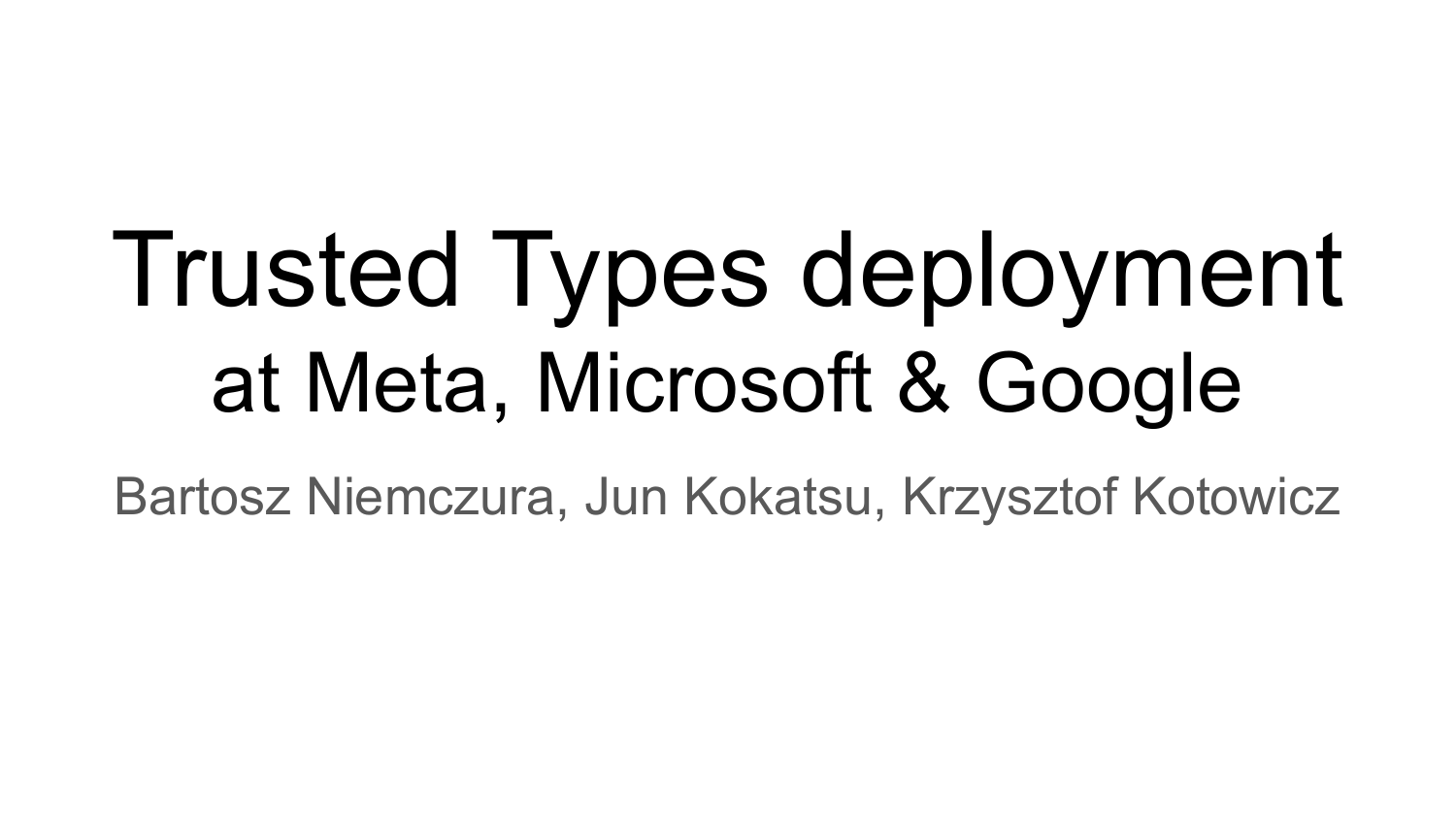## Meta Platforms

- **● Rollout Approach**
	- Breaking up large applications into smaller pieces/endpoints
	- Report-Only used for identifying violations; switching to enforcement after a few weeks with no violations. Filtering out known false-positives (e.g. malware or extensions)
	- Manual approach for addressing violations (removing old/legacy code; updating the code to use React or XHP; migrating to use proper Trusted Types with specific policies)

### **● Status Update:**

- TT used by default for new products/new domains
- In progress: rolling out TT for existing products/domains; currently about 50% of applications enforce TT.
- Major applications: facebook.com, instagram.com and others in progress

### **● Challenges:**

- Upgrading/Patching Open Source Libraries
- Problems with one-page applications
- Problem with widgets causing problems on multiple sites
- Wider browser support of Trusted Types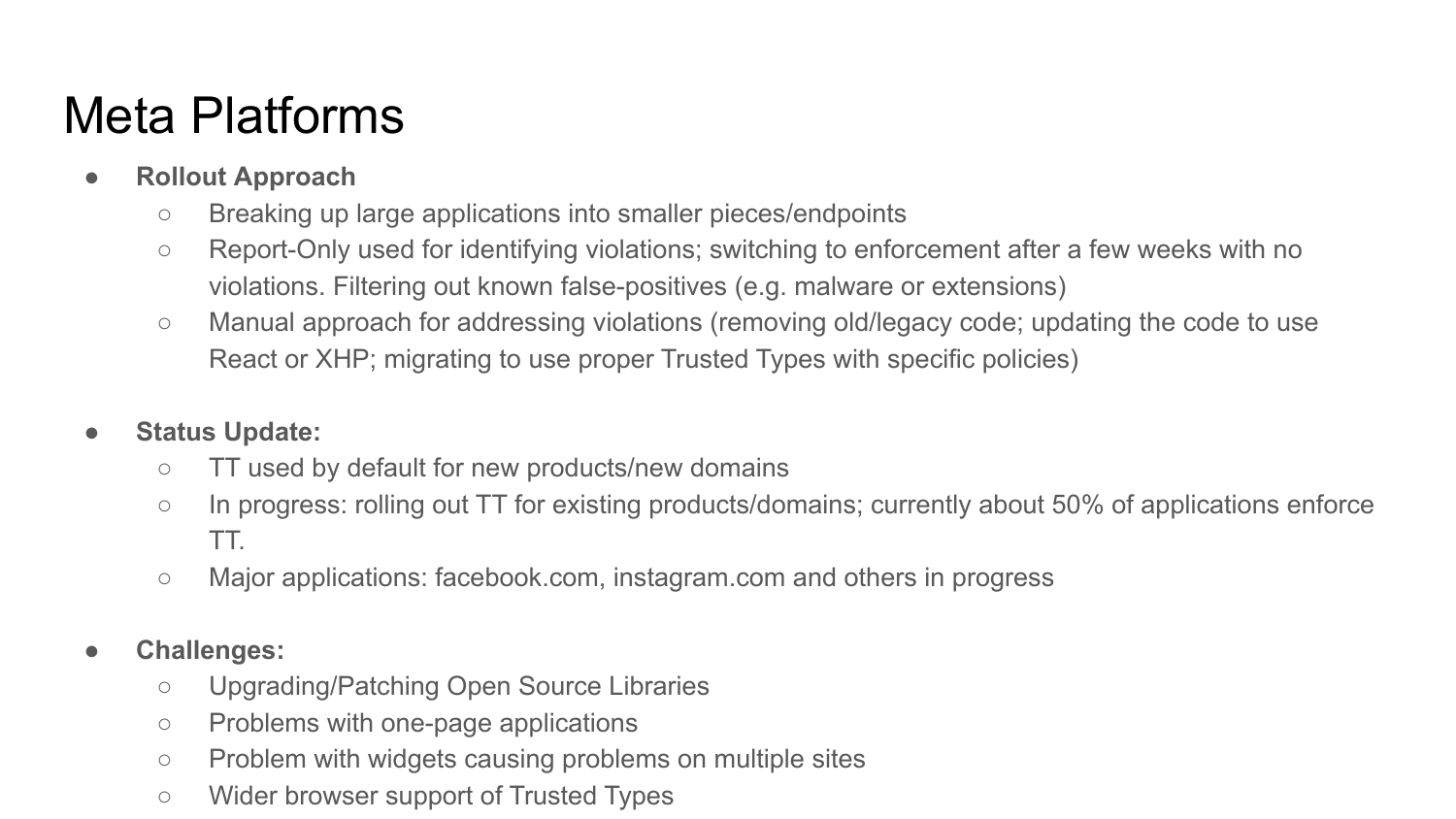### Google - rollout prerequisites

- **Static checks** for TT compliance during JS/TS compilation (prevents production breaks)

[GitHub - google/tsec](https://github.com/google/tsec)

- Safe **TT builder** library (sanitizing, escaping, HTML construction, building from literals)

### [GitHub - google/safevalues](https://github.com/google/safevalues)

- **Strict CSP** compliance (no server-side XSS, few eval calls, no unsafe-inline)
- CSP **report collection pipeline** (deduplication, noise removal)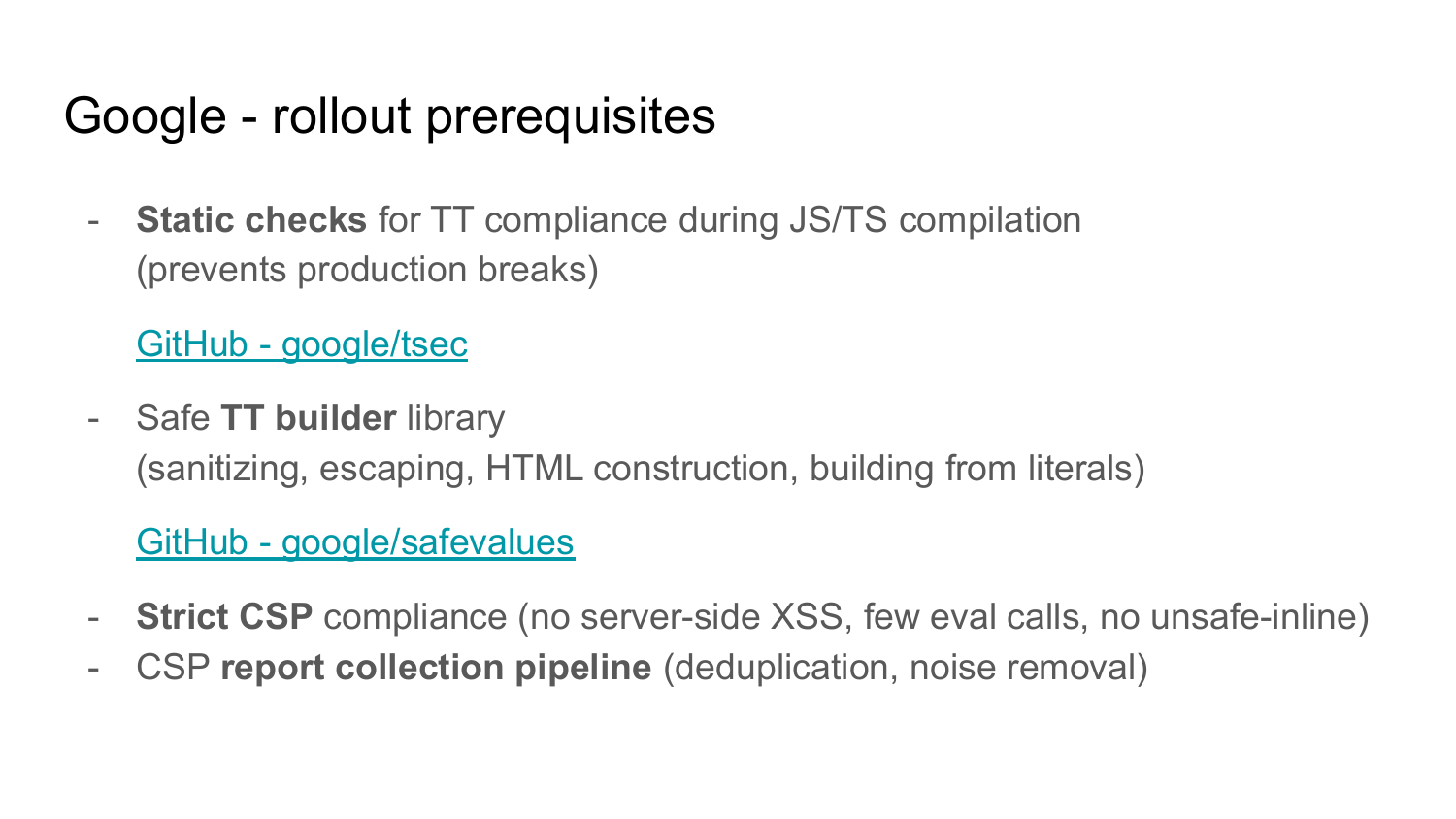# Google - TT for new applications

- 1. Report-only CSP
- 2. Fix TT violations in the frameworks / stacks
- 3. Enforce TT in test suites
- 4. Add TT enforcement to baseline requirements for a stack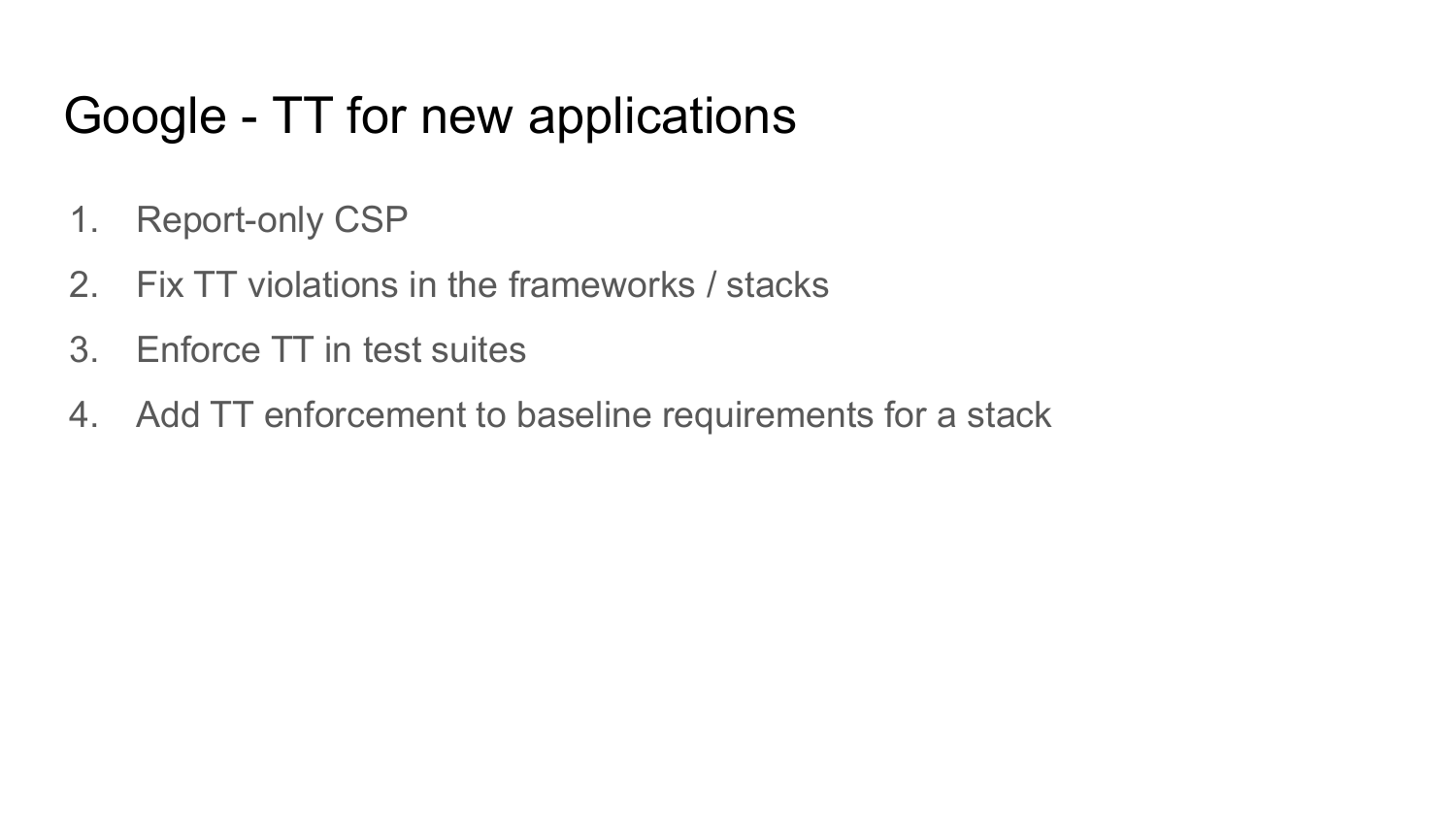# Google - TT for existing applications

- 1. Report-only CSP
	- identify violations (duh!)
	- identify **already compliant applications (83%)**
- 2. Group applications into rollout waves
- 3. For every wave:
	- a. Fix violations **few!**
		- i. Only **31 code changes for 880 application migrations** on the most common app stack
		- ii. **184 distinct issues** identified in all migrations so far
	- b. Enforce TT in test suites
	- c. CSP report-only  $\rightarrow$  monitor  $\rightarrow$  external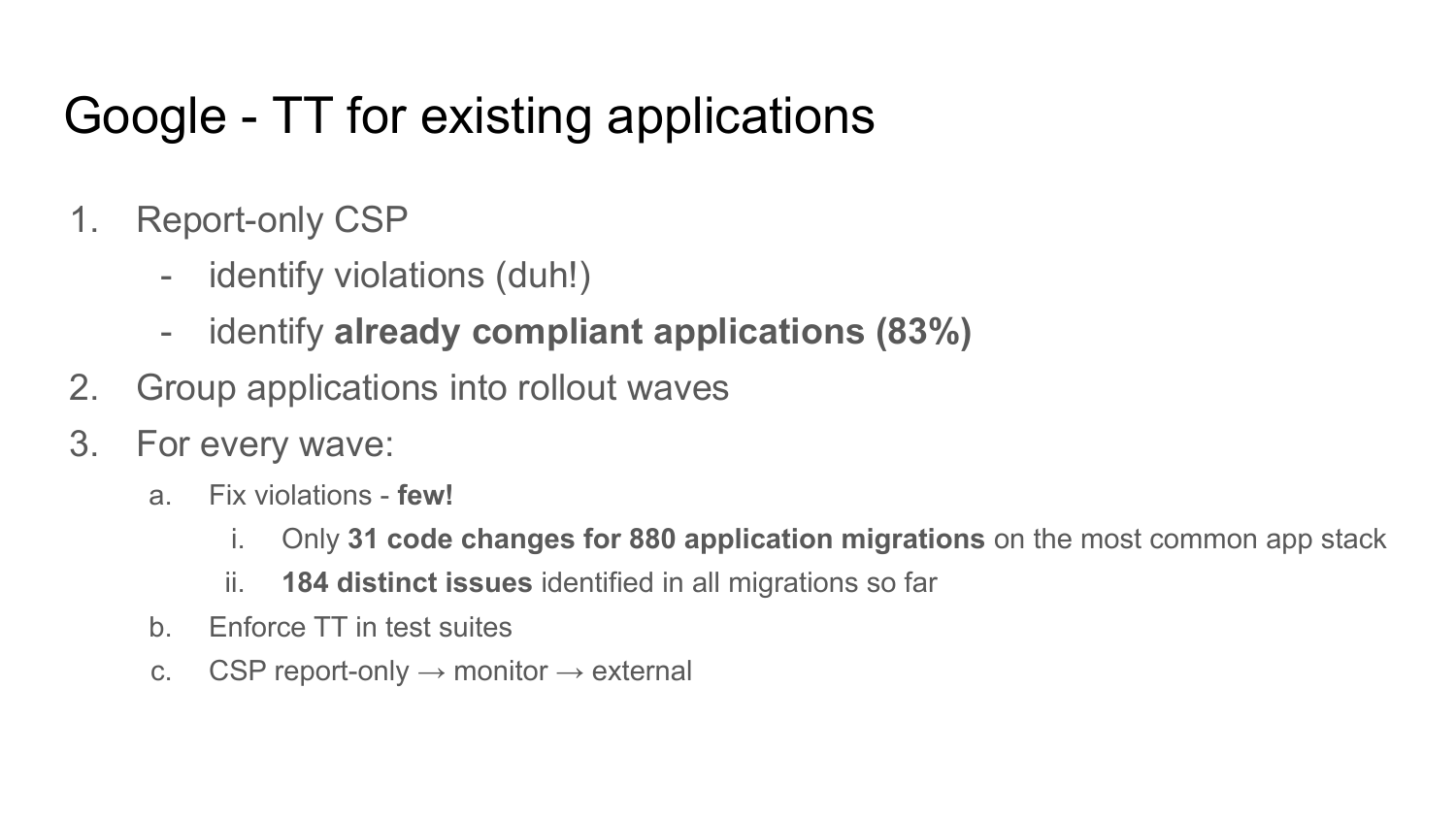### Google - status

Several app stacks enforce TT by default:

- **~25%** all security tier 0,1 and 2 applications
- **~80** sensitive domains under google.com
- **24%** of text/html traffic to \*.google.com
- **0** production breakages

TT migrations drive other XSS reduction efforts:

- # of XSS halved in 2020 and 2021
- **0 DOM XSS** in all TT applications

Code organically gets more secure:

- Violations surface sketchy code
- TT drive engineers towards more secure libraries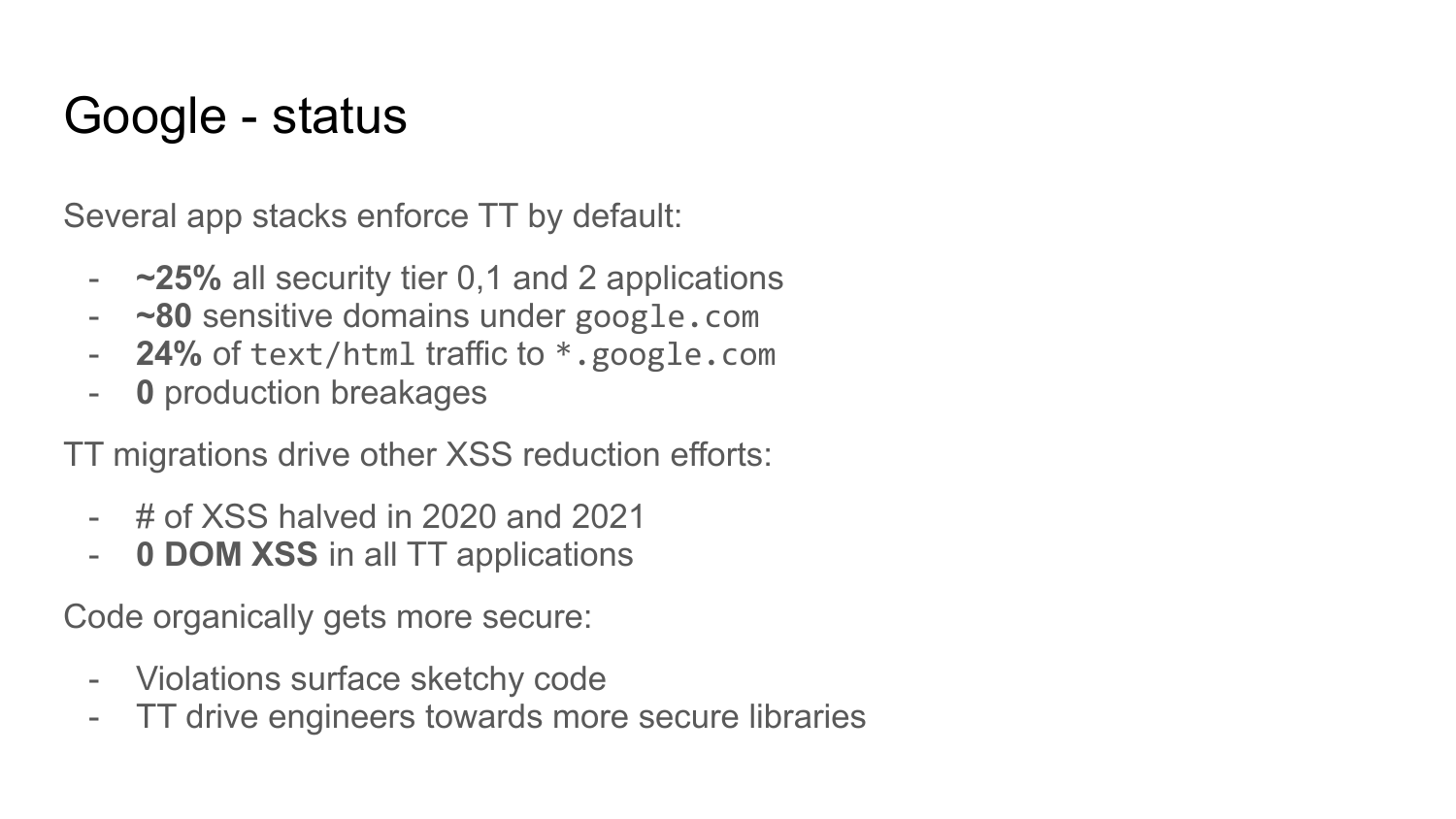### Trusted Types enforcement globally



 $2\% \rightarrow 10\%$  pageviews over last 12 months Source:<https://mitigation.supply/>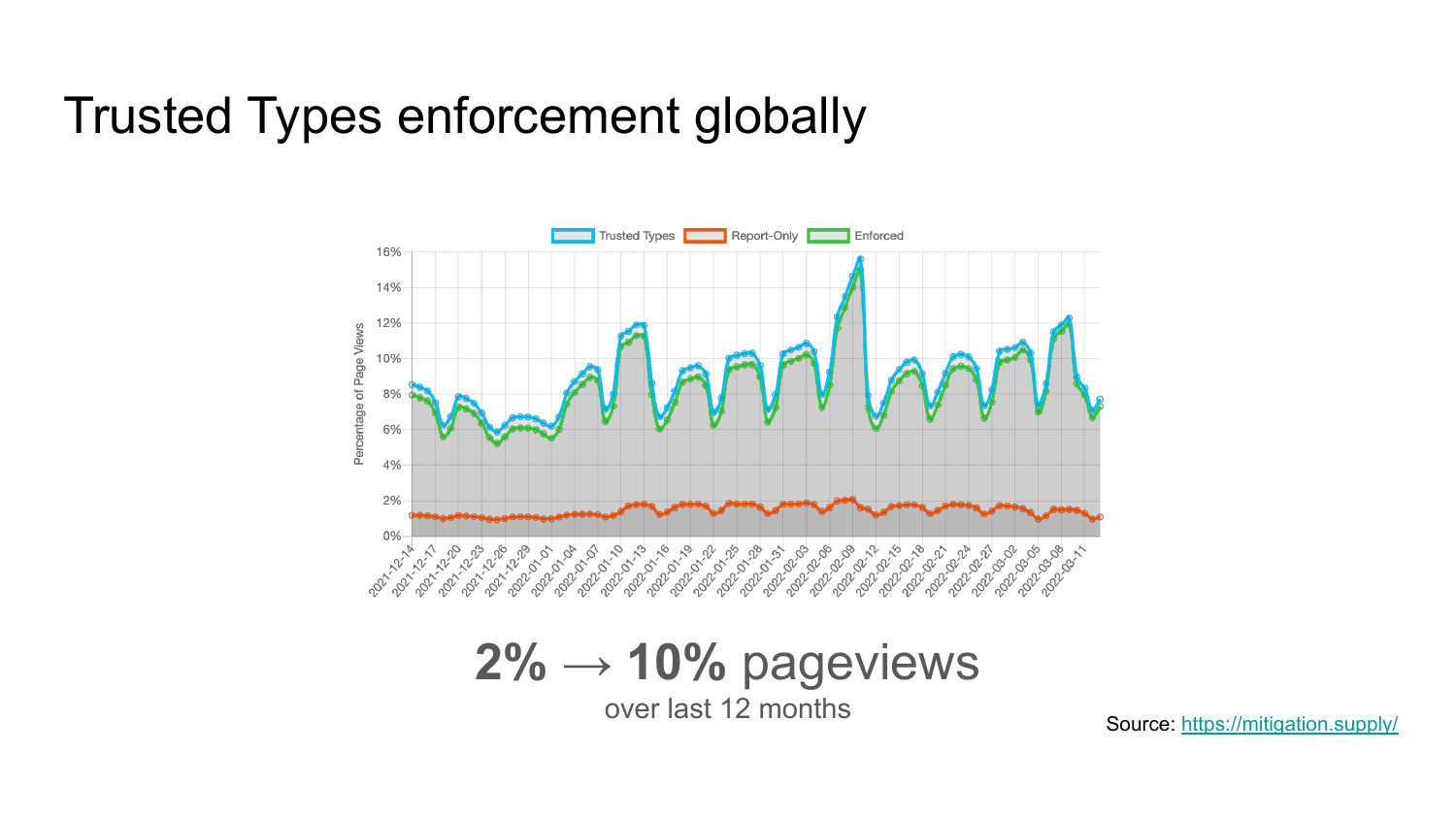### Google - challenges

**Upstream patches** sometimes blocked on multi-browser support:

<https://github.com/highlightjs/highlight.js/pull/3281>

*"we wait for the spec to mature and to be implemented by additional browser engines"*

*<https://github.com/microsoft/TypeScript-DOM-lib-generator/pull/1246> "This needs multiple implementor interest."*

Migrations could be simplified with **new features** - [fromLiteral](https://github.com/w3c/webappsec-trusted-types/issues/347), [Sanitizer API](https://github.com/WICG/sanitizer-api)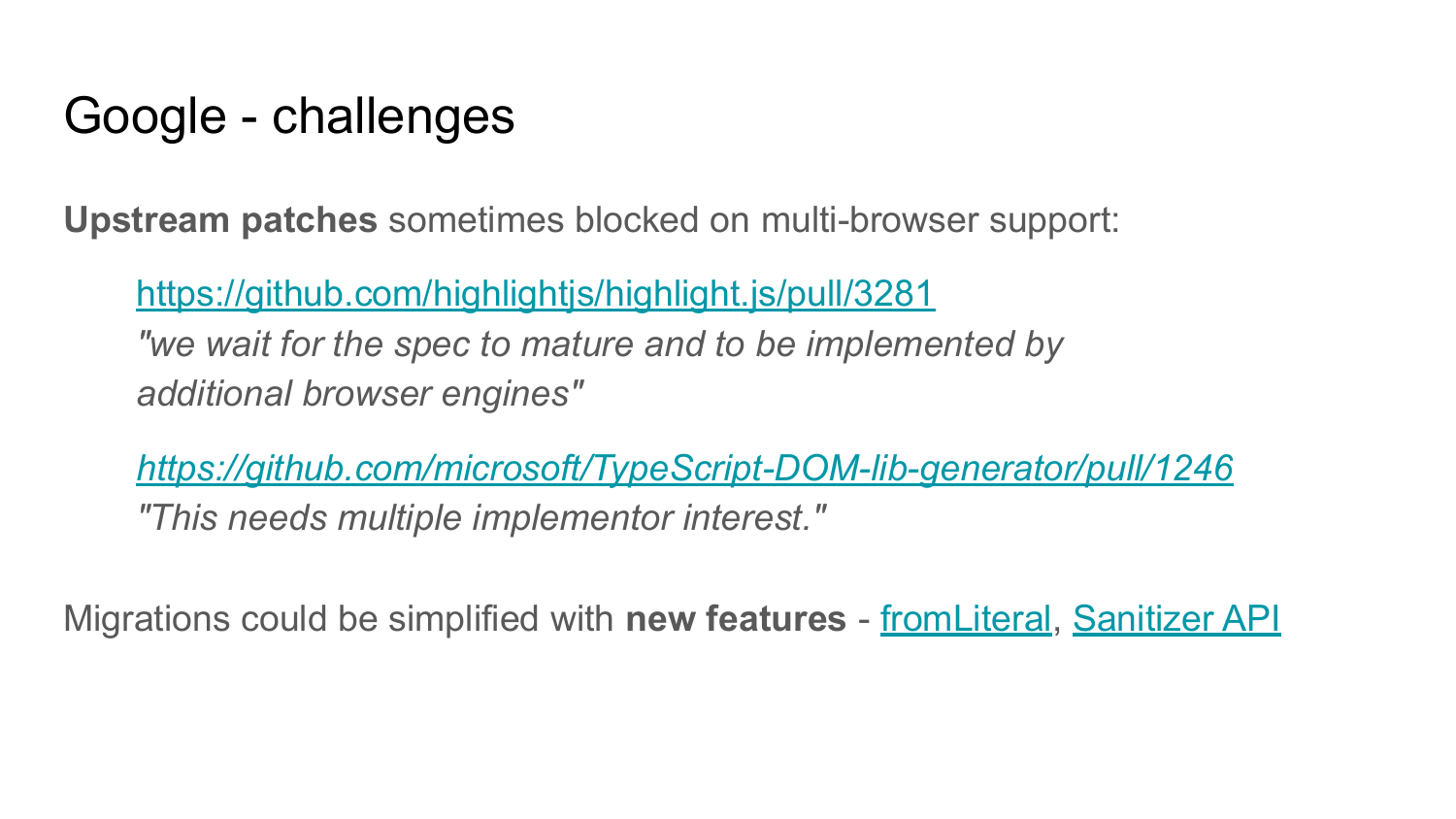# Trusted Types deployment in Microsoft Edge

WebUI (browser internal pages):

- Trusted Types enabled by default with policy enforcement (e.g. edge://settings).
	- Perfect Types (i.e. trusted-types 'none') by default.
- Onboarding new JS libraries require Trusted Types support.
- Using [tsec](https://github.com/google/tsec) for compile time validation for most WebUI packages.
	- Security team's PR approval is required for changes in exemption list.json. This is how we monitor for changes that might bypass Trusted Types such as pass-through TT policy.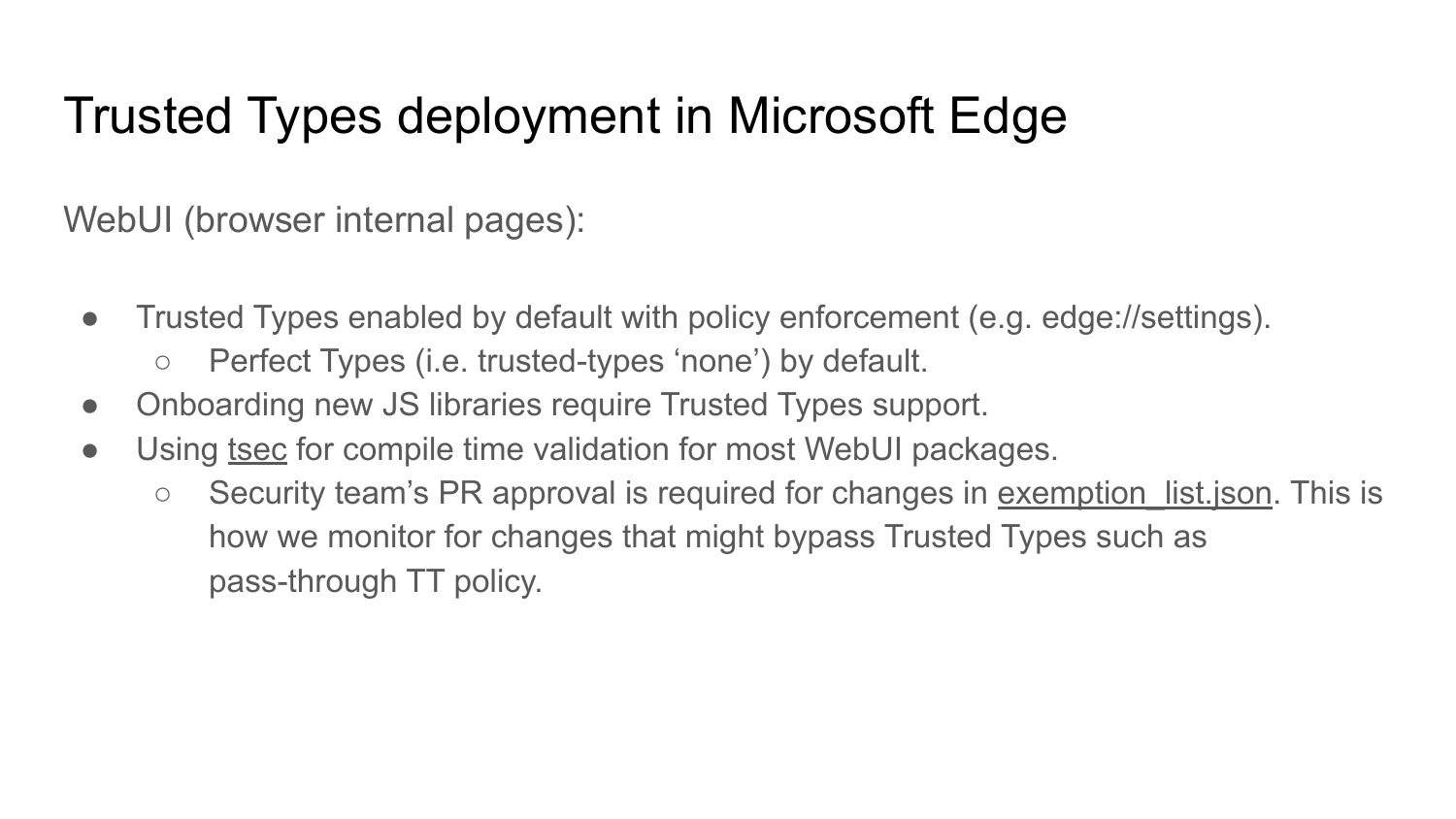# Trusted Types deployment in MS websites

- Some Microsoft websites are being integrated to Edge (e.g. [Bing Collections](https://edgeservices.bing.com/saves?ptn=edgerp) iframed in WebUI).
	- Similar to what Chrome does today (e.g. chrome://whats-new).
- Strict CSP and Trusted Types are used as a security validation mechanism for such integration (verified via [CSP Embedded Enforcement](https://www.w3.org/TR/csp-embedded-enforcement/)).
	- E.g.: <iframe src=["https://xyz.bing.example](https://xyz.bing.example)" csp="script-src 'nonce-required' 'strict-dynamic'; base-uri 'self';

require-trusted-types-for 'script';

trusted-types default;">

</iframe>

○ This is basically a [\[SecureContext=Injection\]](https://github.com/mikewest/securer-contexts/#what-defenses-would-securecontextinjection-require).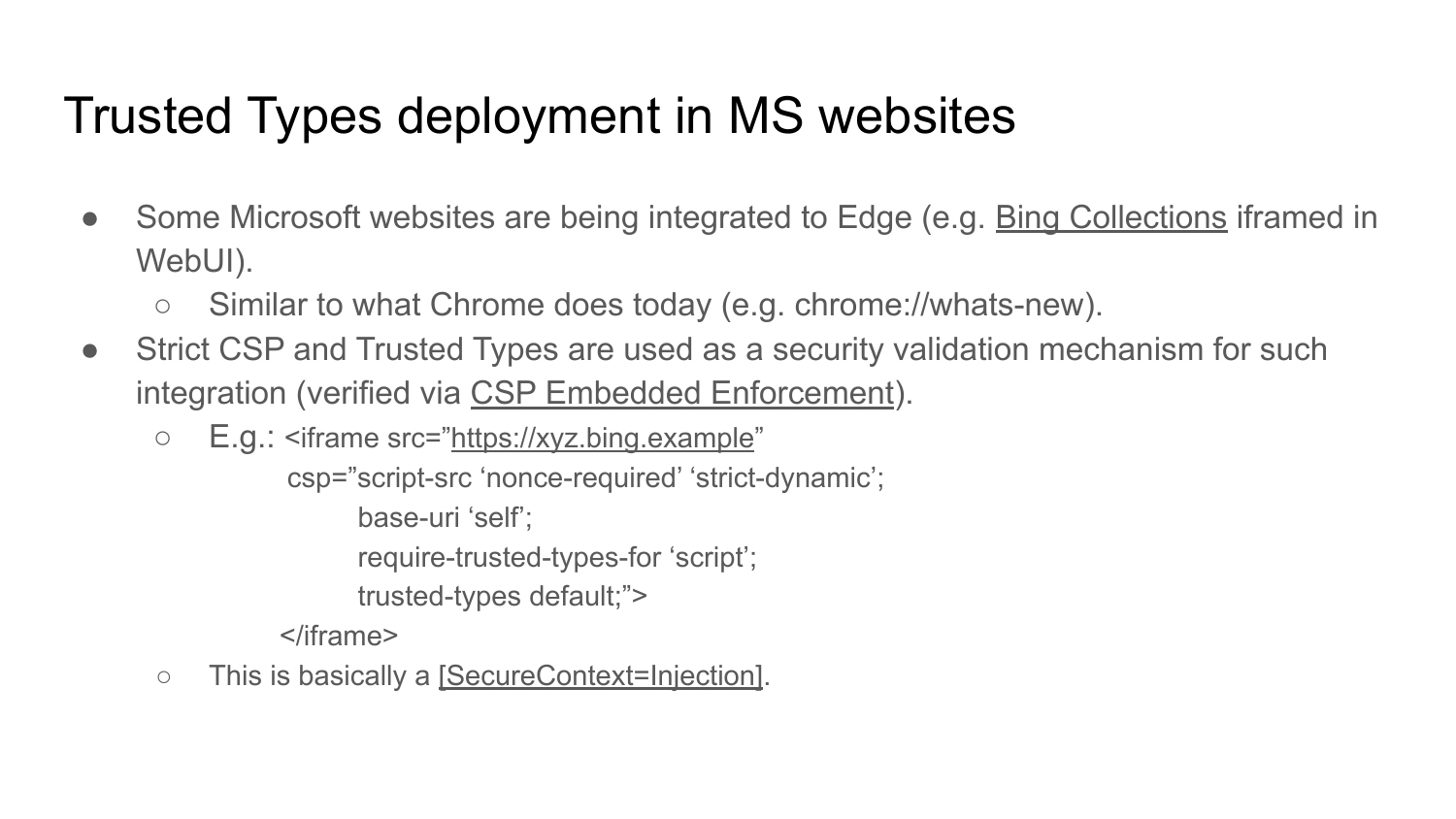# Challenges around Microsoft Edge

- Missing some primitives such as *fromLiteral* and *setHTML*.
	- Makes contributing to 1st or 3rd party libraries a little difficult.
	- Required to create more TT policies.
- Since Trusted Types is used as a security validation mechanism (and there is not much control over other MS org codebase), unfixed (or by design) Trusted Types bypasses becomes a concern
	- $\circ$  E.g. XHR document response might be used to bypass Trusted Types by teams without our knowledge.
	- Shared this information in [Cursed Types.](https://github.com/shhnjk/cursed_types)
- Developer education.
	- Not many educational materials on how to (beautifully) fix TT violations.